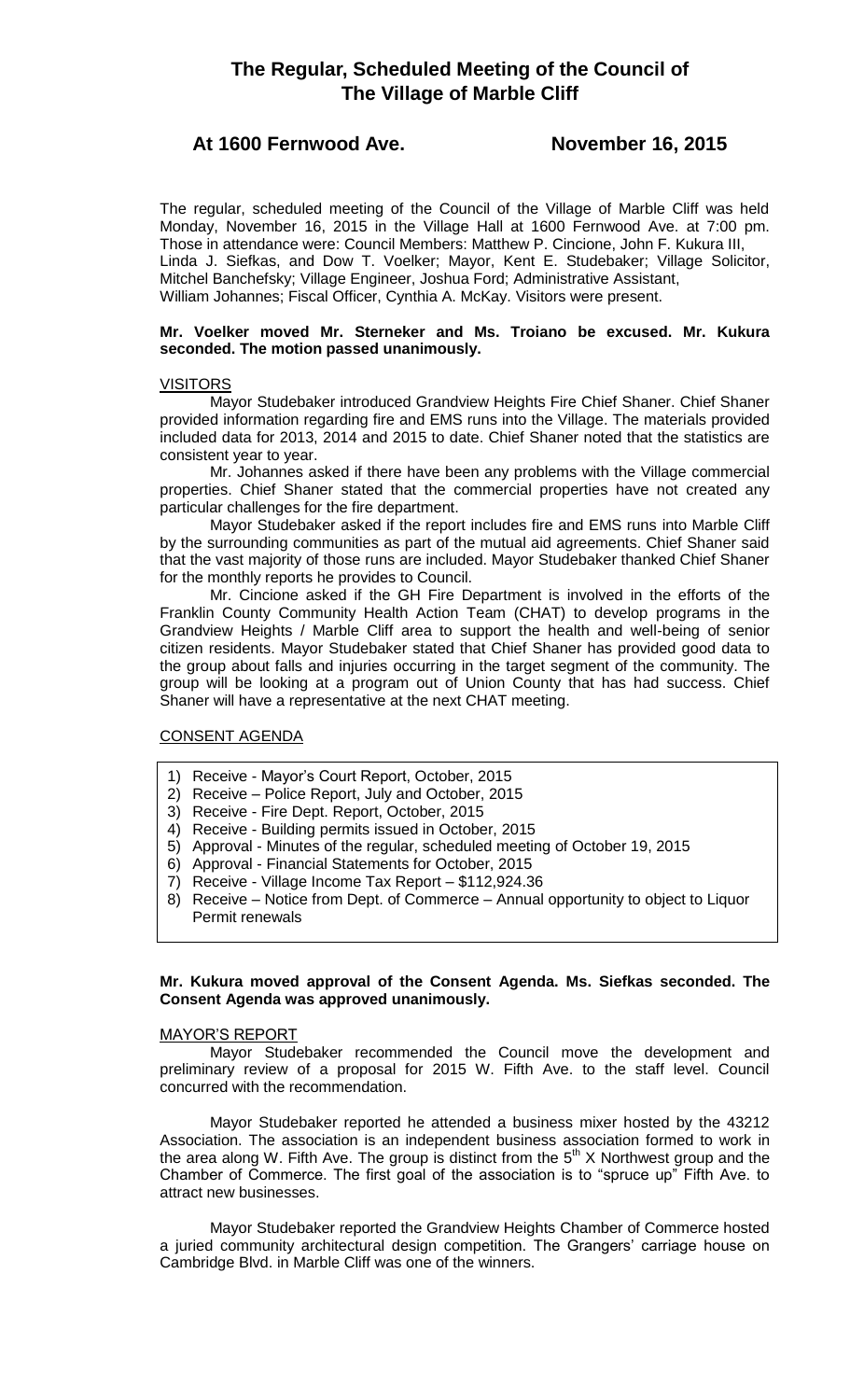Mayor Studebaker reported staff has completed the paperwork necessary to receive a MORPC vetted student intern for the summer of 2016. The intern's work would be focused on the plans specified in the Village's Strategic Plan for development of W. Fifth Ave. Ms. McKay provided information regarding the cost to the Village. Council agreed that the internship program is appropriate for the Village and encouraged staff to continue working with MORPC.

Mayor Studebaker reported he presented a briefing about the Village's application for a Franklin County Infrastructure Loan to the Franklin County Commissioners. Last week he and Ms. McKay attended the Franklin County Commissioners meeting where the commissioners approved the Village's application for the Infrastructure Loan to help fund the Cardigan Ave. and Dublin Rd. Waterlines project.

#### ENGINEER'S REPORT

Mr. Ford reported the deck of the new W. Fifth Ave. bridge has been poured and the bridge opening is set for December 12, 2015. Some finish work will be on-going after the official opening.

Mr. Ford reported the Columbia Gas medium pressure gas line installation work is complete and he will be developing a punch list of items to be completed by Columbia Gas. Mr. Ford will meet with Columbia Gas representatives on November 19, 2015.

Mr. Ford reported the bid package for Phase 2 of the Street Light Project will be completed and issued on November 25, 2015. The bid opening will be on December 11, 2015 and a recommendation will be brought to Council at the December meeting.

Mr. Ford reported the sidewalk project has begun with both lifting and grinding and panel replacement. The work should be completed by the week of Thanksgiving.

Mr. Ford stated the Fifth Ave. Street Rehabilitation & Bike Path Project feasibility study is near completion. He said he is waiting on information from Norfolk and Southern Railroad.

Mr. Ford left the meeting at this point.

#### SOLICITOR'S REPORT

Mr. Banchefsky had no report for Council.

### ADMINISTRATIVE ASSISTANT'S REPORT Mr. Johannes had no report for Council.

Mr. Kukura said EMI is doing a great job of leaf pickup throughout the Village.

#### APPROVAL OF BILLS

**Mr. Cincione moved approval of the November 2015 bills totaling \$199,538.11. Mr. Kukura seconded. The motion passed unanimously.**

# **Mr. Kukura moved approval of the amended October 2015 bills totaling \$69,038.26. Ms. Siefkas seconded. The motion passed unanimously.**

#### FISCAL OFFICER'S REPORT

Mayor Studebaker introduced the second reading of O-2478-15, 2016 ANNUAL APPROPRIATION ORDINANCE.

Ms. McKay told Council that she anticipates an amendment to the appropriation ordinance prior to passage at the December Council meeting.

Ms. McKay reminded Council that the regular December Council meeting has been moved to December 14, 2015.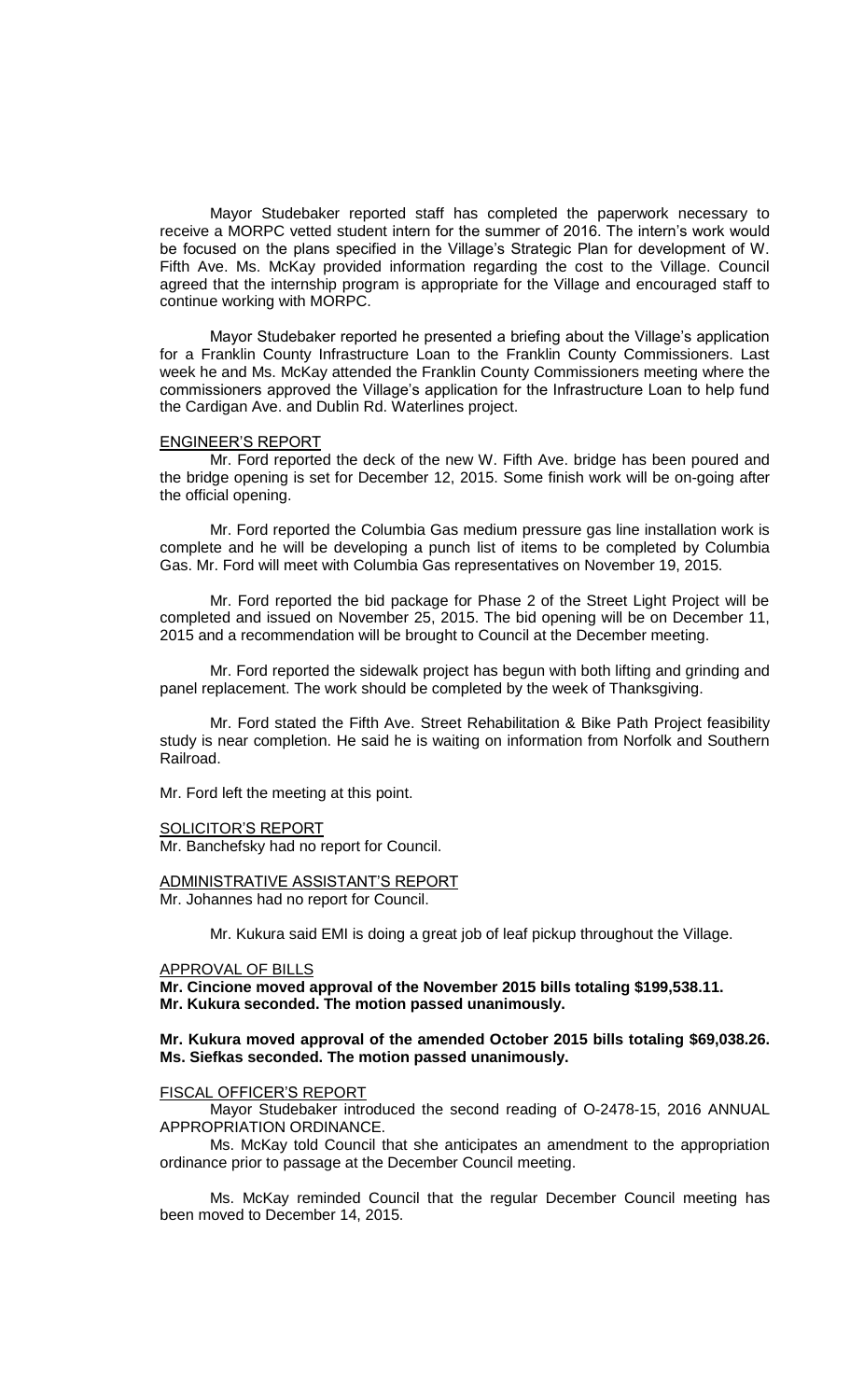Mr. Johannes reported Lamar Sign will be bringing a variance request for a digital billboard at 1427 Dublin Rd. to Council for approval. The variance approved by Council in October 2014 has expired.

### COUNCIL MEMBER REPORTS

Mayor Studebaker reported the GH Parks and Recreation Board held a community meeting for input on the new swimming pool.

#### **OLD BUSINESS**

Mayor Studebaker introduced the third reading of O-2475-15, An Ordinance to add Chapter 36 to the Codified Ordinances of the Village of Marble Cliff regarding Municipal Income Tax.

Mr. Banchefsky reviewed the state mandated language for local income tax regulations as well as several regulations which the local taxing entity has the authority to define. The purpose of the new tax regulations is to standardize tax regulations and language statewide. The Village is also required to maintain the current code for several more years after the adoption of the new regulations.

Mr. Banchefsky explained that the Village has the authority to define the purpose of the income tax, the rate of the income tax and the allocation of funds. He reviewed the staff recommendation for the purpose and allocation. The Village's tax rate remains unchanged at 2%.

Mr. Banchefsky stated that the Village is adopting the same language as the City of Columbus because they administer the income tax for the Village. Mr. Banchefsky stated that he anticipates the Village will need to make amendments to the language in the coming years as the state defined requirements are interpreted and modified.

Mr. Banchefsky explained that the Village currently collects income tax from minors under the age of 18 who reside in the Village. He stated that Council can continue to tax minors or they can decide not to tax minors beginning in tax year 2016. Staff recommended not taxing minors beginning in 2016. Council concurred with the staff recommendation not to tax minors under the age of 18 beginning in 2016.

Council agreed with staff recommendations that taxes be collected twice a month as required by the City of Columbus. This is consistent with the current procedures. Staff also recommended that the Village follow the City of Columbus recommendations for electronic collection of taxes by companies and individuals. Council concurred with the staff recommendations regarding electronic tax collection.

Mr. Banchefsky recommended the Village language maintain the stated defined regulations for petroleum workers and video lottery/casino regulations. Council concurred with Mr. Banchefsky's recommendation.

The proposed language maintains the Village's current requirement of universal tax filing.

Mr. Banchefsky explained the requirements and the options for the Village to establish a Board of Tax Review. He said the state regulations require the establishment of a Board of Tax Review and define the general make-up of the board. However, the Village can determine whether it will require members of the board to be residents and whether members of the board can sit on other similar boards in other communities. Council discussed the concerns of forming a board of all residents. Those concerns include confidentiality and familiarity in a small community as well as the difficulty of appointing individuals with helpful credentials such as a CPA. Mayor Studebaker asked if the Village could use another community's board. Mr. Banchefsky said he doesn't have an answer for that.

Council directed Mr. Banchefsky to draft the language to be silent on the requirement of residency and the limitation on service on other boards.

The new code language will maintain the current requirement that landlords provide information on tenants. Council concurred that the language allowing the Fiscal Officer to develop rules be included in the new tax code language. Council also concurred that the language allowing the Fiscal Officer to waive or negotiate interest and penalties should remain as initially proposed. Ms. McKay explained that her policy is to never "forgive" interest, but she will negotiate penalties.

Ms. Siefkas asked if the new language for refunds or adjustments will impact